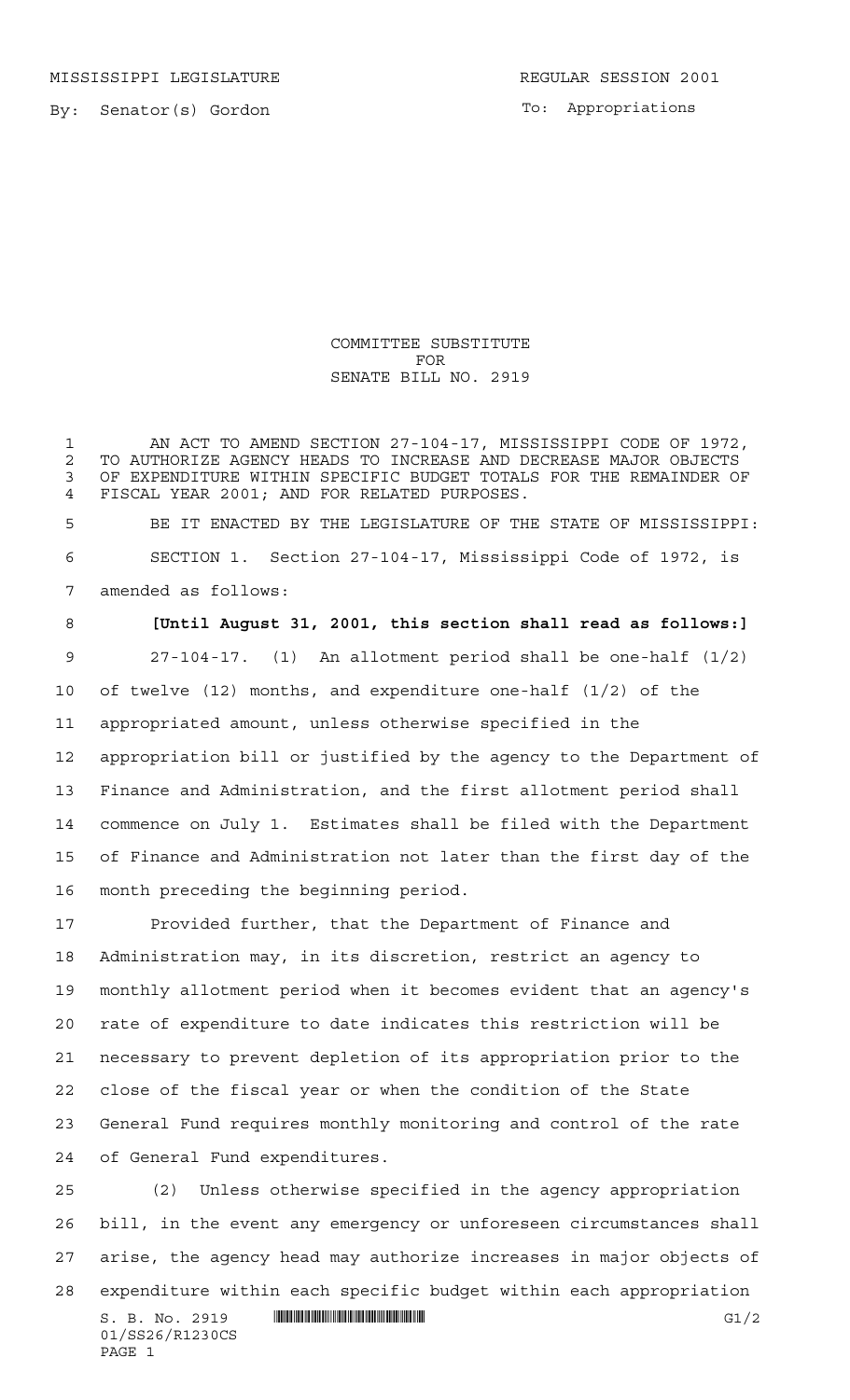bill in total amounts not to exceed fifteen percent (15%) of the appropriated amount of each object, provided that other major objects of expenditure are decreased by a corresponding dollar amount. No transfers shall be authorized which increase **\*\*\*** the major object of expenditure "Salaries, Wages and Fringe Benefits," or which increase the major object of expenditure "Capital Outlay - Equipment." The agency head shall submit written justification for the transfer to the Legislative Budget Office, the Department of Finance and Administration, and the State Auditor, on or before the fifteenth of the month prior to the effective date of the transfer. The transfer shall be effective the first working day of the month following timely submissions required herein. In cases of extreme hardship, certified in writing by the agency head and submitted with timely submissions required herein, the Executive Director of the Department of Finance and Administration, in his discretion, may authorize an earlier effective date for the transfer.

 **[From and after August 31, 2001, this section shall read as follows:]**

 27-104-17. (1) An allotment period shall be one-half (1/2) of twelve (12) months, and expenditure one-half (1/2) of the appropriated amount, unless otherwise specified in the appropriation bill or justified by the agency to the Department of Finance and Administration, and the first allotment period shall commence on July 1. Estimates shall be filed with the Department of Finance and Administration not later than the first day of the month preceding the beginning period.

 Provided further, that the Department of Finance and Administration may, in its discretion, restrict an agency to monthly allotment period when it becomes evident that an agency's rate of expenditure to date indicates this restriction will be necessary to prevent depletion of its appropriation prior to the close of the fiscal year or when the condition of the State

 $S. B. No. 2919$  . Suppose the set of  $S. B. N_O. 2919$ 01/SS26/R1230CS PAGE 2